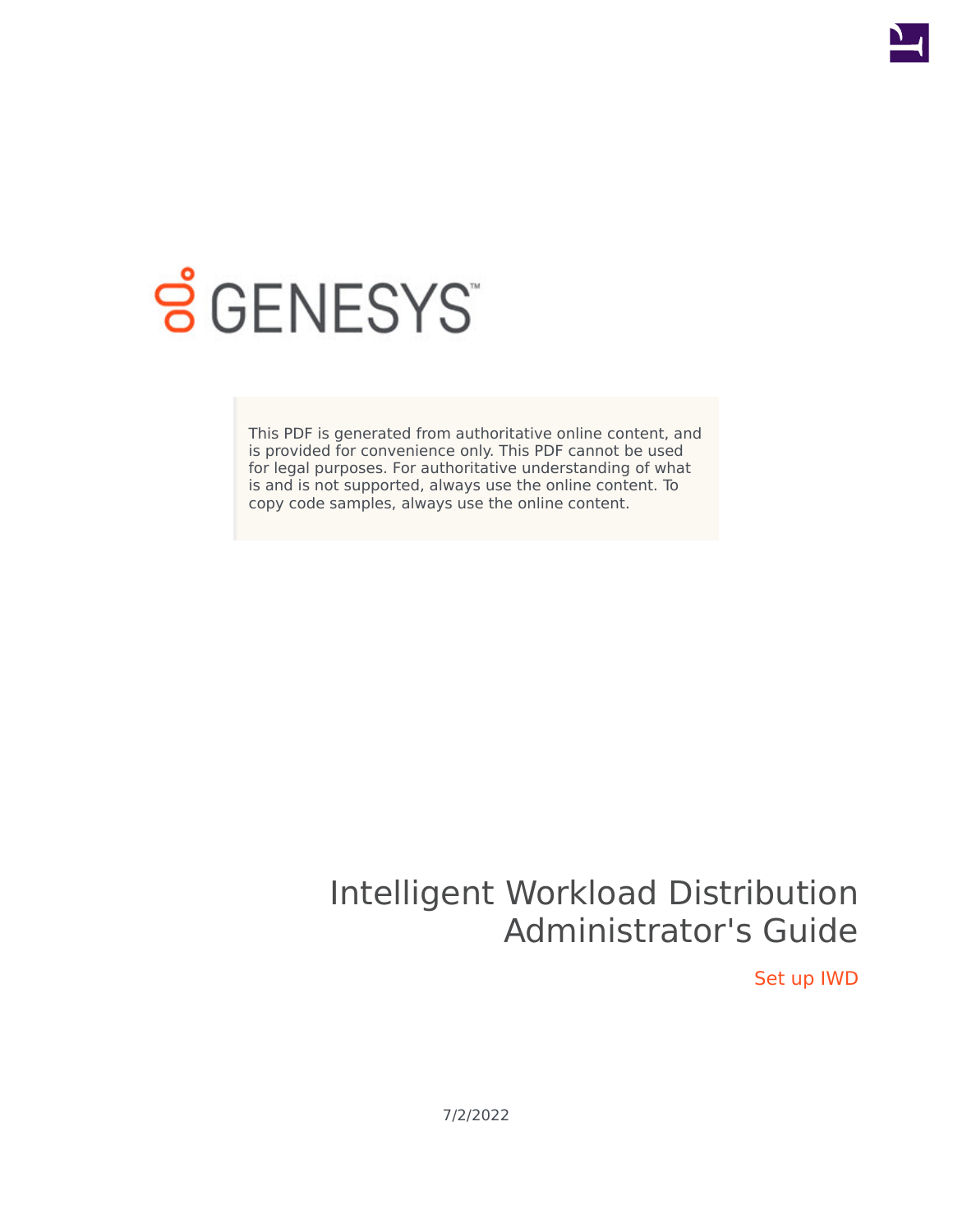#### Contents

- 1 [Define agents and agent groups](#page-2-0)
- 2 [Enable work item channel](#page-2-1)
- 3 [Configure Agent Desktop](#page-3-0)
- 4 [Create a routing application](#page-3-1)
- 5 [Create an application to submit workitems to IWD](#page-3-2)
- 6 [Configure Engage cloud mailboxes](#page-4-0)
- 7 [Set up notifications back to the source system](#page-4-1)
- 8 [Configure the IWD application](#page-4-2)
- 9 [Start/update/stop a work item](#page-4-3)
- 10 [Monitor and manage the Universal Queue](#page-5-0)
- 11 [Report on contact center activity](#page-5-1)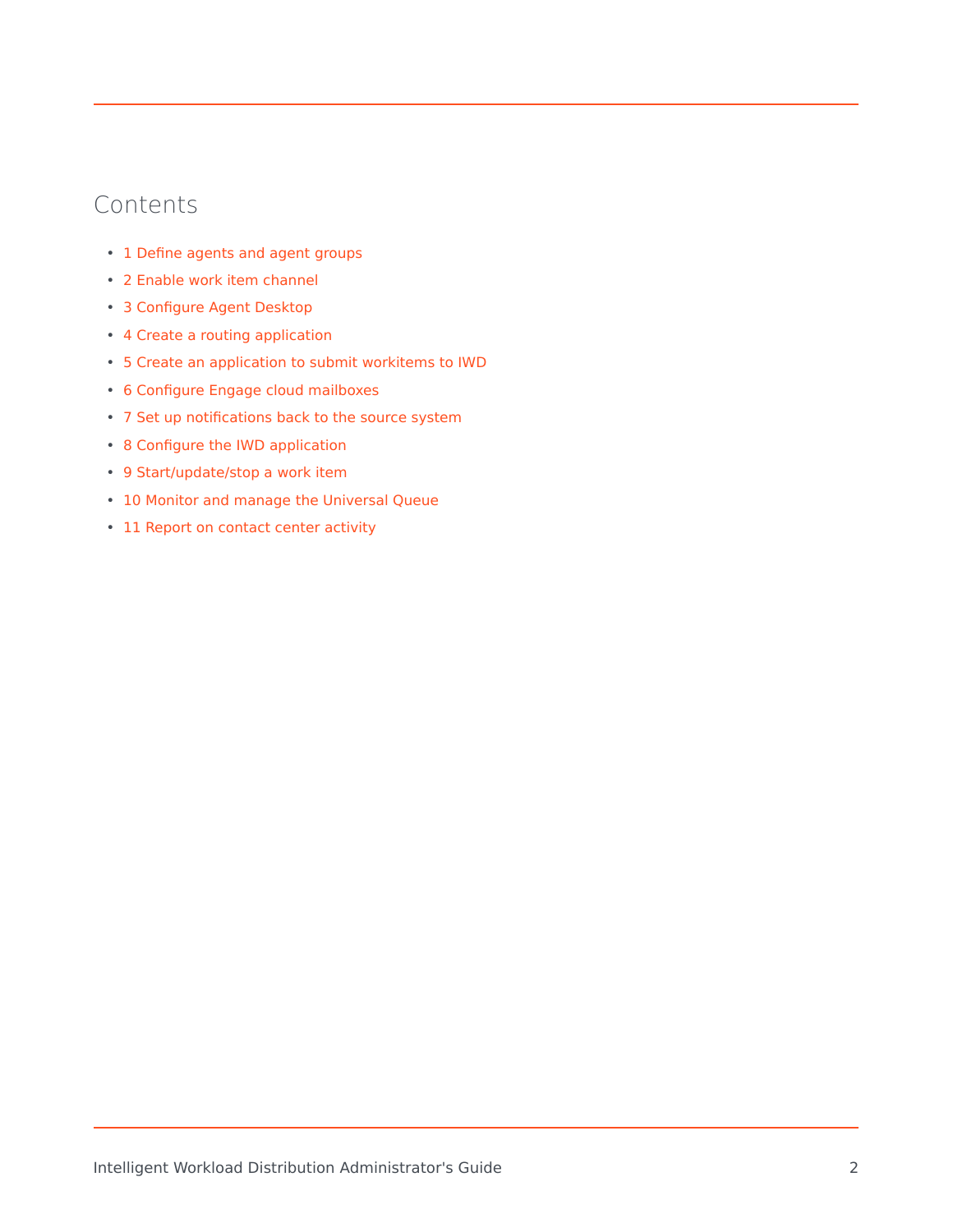Learn how to set up IWD, integrate it with third-party source systems and/or email providers, and use the IWD API to submit work items, emails and leads ("work items") to IWD.

#### **Related documentation:**

•

#### <span id="page-2-0"></span>Define agents and agent groups

Use Agent Setup to define agents and agent groups who will handle work items from your external systems.

- Define agents and agent groups.
- Your Genesys team will initially configure Role-Based Access Control (RBAC) for all users of Workload Manager.

#### <span id="page-2-1"></span>Enable work item channel

Add the following configuration option in Agent Setup to enable the work item channel for your agents or agent groups:

- 1. Select an agent from the **Users** tab or an agent group from the **Agent Groups** tab.
- 2. Navigate to **Annex** and find the **interaction-workspace** section.
- 3. If the **interaction-workspace** section does not exist, click **Add Section** and create it; otherwise, click the **interaction-workspace** section.
- 4. Click **+** to create a key called **openmedia.workitem-channels**.
- 5. Assign **workitem** as the value and click **Save**.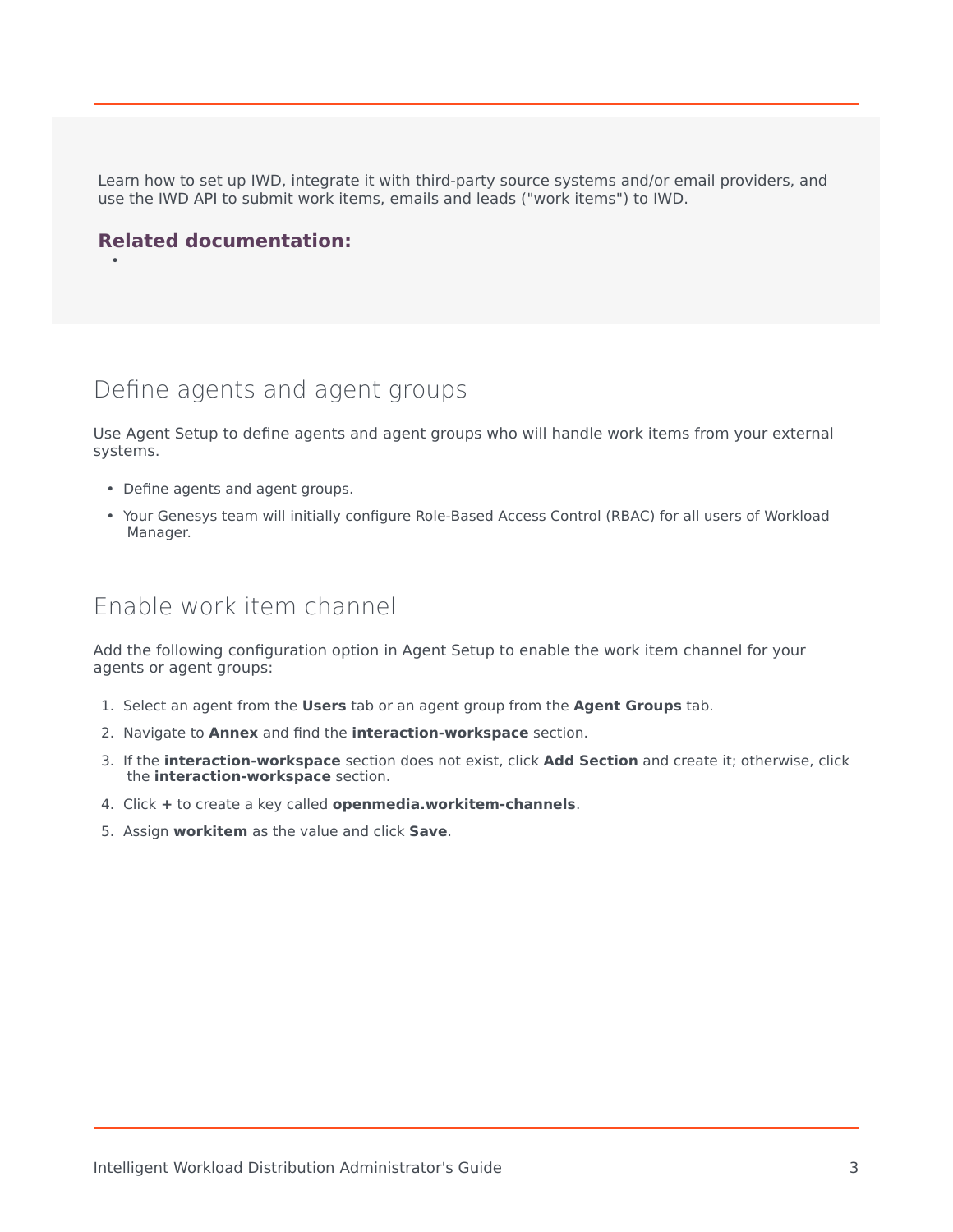|                                                                                      | $\hat{\phantom{a}}$ | Add Section           | $\widehat{\mathbb{m}}$                                                                     |  | Q Search Items | $\sim$ |
|--------------------------------------------------------------------------------------|---------------------|-----------------------|--------------------------------------------------------------------------------------------|--|----------------|--------|
| General Info<br>Skills<br>Caller IDs<br><b>Agent Groups</b><br>Access Group<br>Annex |                     | $\triangleright$ htcc | $\overline{\smile}$ interaction-workspace<br>$\Box$ openmedia.workitem-channels : workitem |  |                | Ô      |
| <b>Favorites Pool</b><br><b>User Favorites</b><br>Switches<br><b>External URLs</b>   |                     |                       |                                                                                            |  |                |        |
| <b>Desktop Options</b>                                                               | $\checkmark$        |                       |                                                                                            |  |                |        |
| <b>Digital Management</b>                                                            | $\checkmark$        |                       |                                                                                            |  |                |        |
| <b>Gplus Salesforce</b>                                                              | $\checkmark$        |                       |                                                                                            |  |                |        |
| Recording                                                                            | $\checkmark$        |                       |                                                                                            |  |                |        |
|                                                                                      |                     |                       |                                                                                            |  |                |        |

## <span id="page-3-0"></span>Configure Agent Desktop

Configure Agent Desktop for the agents in your contact center.

### <span id="page-3-1"></span>Create a routing application

Define a routing application in Designer to route work items, leads and email to agents based on skill, agent group, and so on.

#### <span id="page-3-2"></span>Create an application to submit workitems to IWD

Create a third-party system adapter to handle work items that come from your external source and submit them to Genesys. A third-party application such as Salesforce or Netsuite can interact with IWD through the iWD API.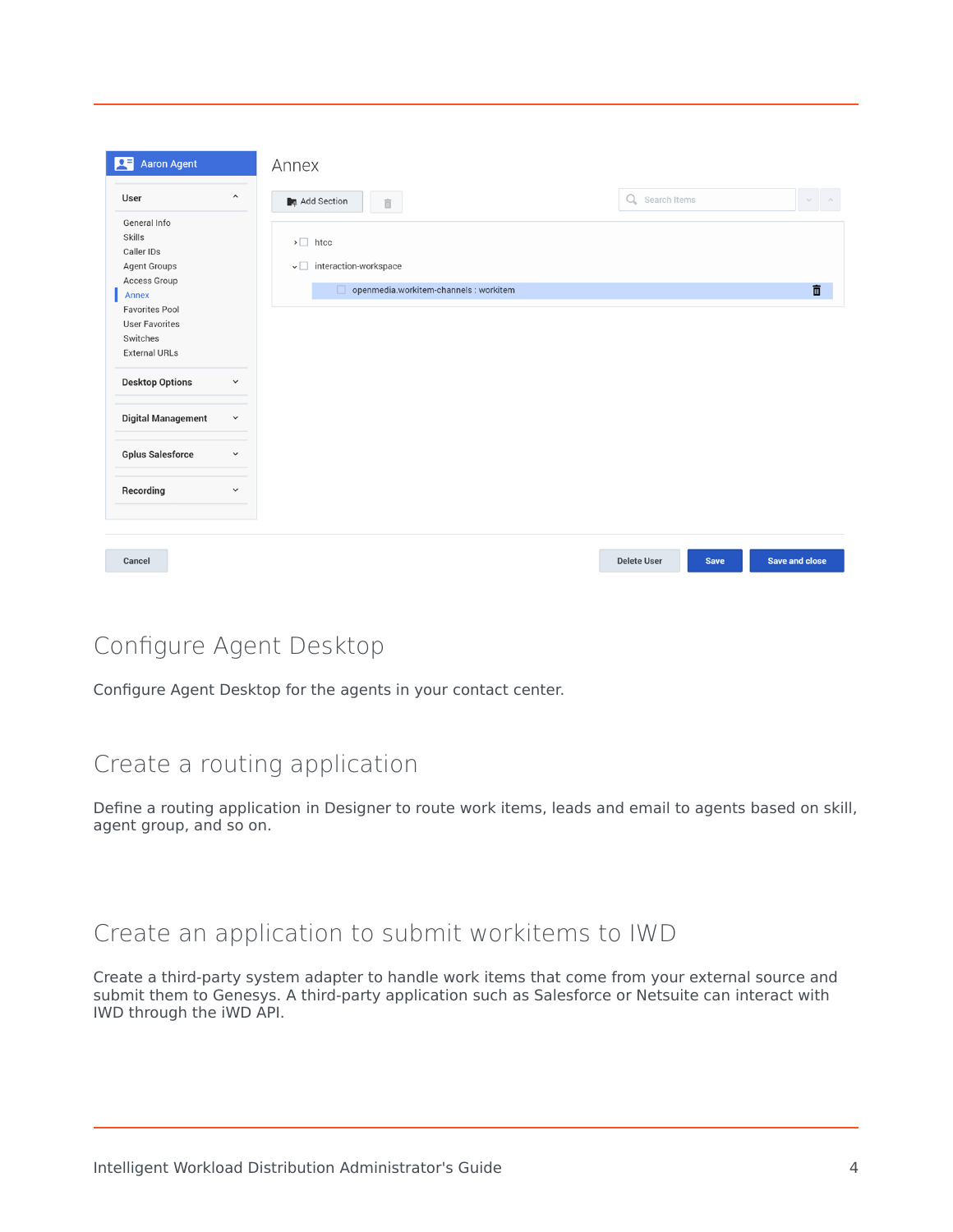# <span id="page-4-0"></span>Configure Engage cloud mailboxes

When your Engage cloud email is provisioned (by Genesys), create Mailboxes to process incoming and outgoing email as work items.

#### <span id="page-4-1"></span>Set up notifications back to the source system

Ask your Genesys team to configure other global IWD settings, including setting up notifications back to the source system by configuring a webhook integration. Click here for more detail on webhooks.

You must configure one webhook URL per source system to be configured so that your source system can receive messages about work items back from IWD. Work with your Genesys representative to configure this.

#### <span id="page-4-2"></span>Configure the IWD application

Use Workload Manager to:

- Create Endpoints that correspond to the target endpoints created in your Designer routing application.
- Create Categories that correspond to specific departments or business processes and their hierarchies (business context). Associate each category with an Endpoint. Create a set of Service Level Agreementbased rules for how work items in each Category are to be handled.
- Create Prioritization schemas that control the logic and speed with which work items are (re-)prioritized both before and after their Service Level Agreement. Associate the schemas to Categories.
- Create Engage cloud Email mailboxes for your IWD solution.
- Provision or create Standard Response Library content to use in auto-acknowledgement emails.

#### <span id="page-4-3"></span>Start/update/stop a work item

The typical workflow is as follows:

- 1. The application creates a work item through the IWD API.
- 2. The application updates the work item through the IWD API (if needed).
- 3. The application stops the work item.

There are two ways for the application to stop an interaction:

- Implicit (recommended)—stop by invoking Mark Done. For this method, complete the following steps:
	- 1. Set up Agent Desktop to use the Service Client API.
	- 2. Disable the **Mark Done** button in Agent Desktop (as mentioned earlier in Configuring Agent